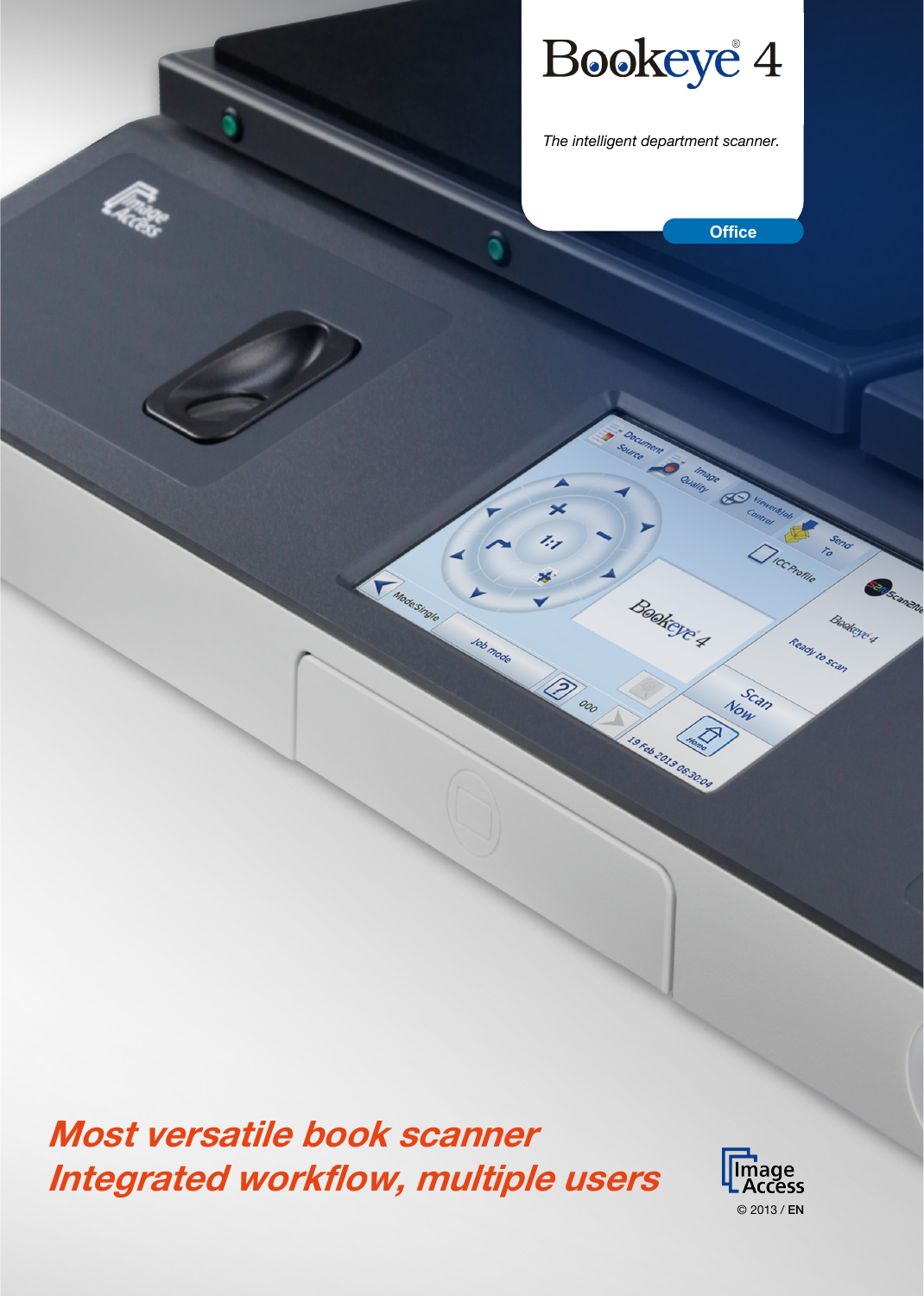

- COLOR OVERHEAD BOOK SCANNER FOR FORMATS UP TO A2+
- 400 DPI OPTICAL
- V-SHAPED BOOK CRADLE 120 - 180 DEGREES
- FINGERPRINT READER FOR AUTOENTIFICATION
- MULTIPLE USER MANAGEMENT TO DEFINE COMPLEX WORKFLOWS
- BOOK FOLD CORRECTION
- AUTOMATIC FINGERPRINT AND THUMB REMOVAL
- AUTO CROP & DESKEW
- LARGE COLOR TOUCHSCREEN FOR SIMPLIFIED OPERATION
- USER INTERFACE CONFIGURABLE IN YOUR LANGUAGE
- VIRUS RESISTANT LINUX OPERATING SYSTEM
- SCAN2NET<sup>®</sup> TECHNOLOGY
- EXCELLENT ENERGY **EFFICIENCY**



*The Bookeye® 4 Office. Department scanner for all tasks. An integrated part of workflows..*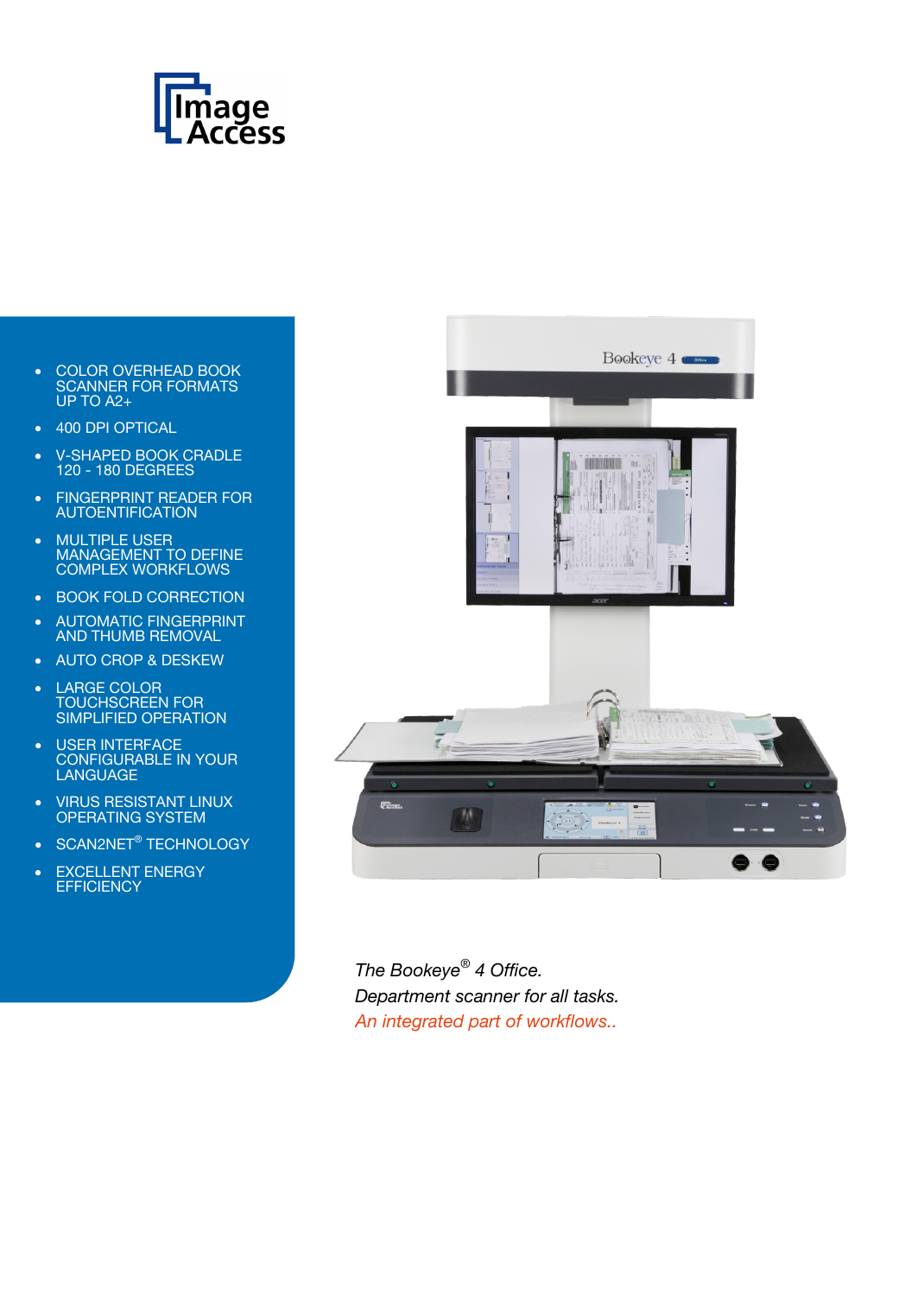# *Bookeye® 4 Office The intelligent department scanner*

Bookeye ® 4 Office combines the ease of use of a self service kiosk model with the requirements of a modern, integrated departmental scanner. Department scanners require:

- Easy to use, intuitive user interface
- User authentication for secure data processing
- User profiles to control of workflows
- Journaling for job completion checks
- Remote management and maintenance

An essential feature of a departmental scanner is the reliable identification of each user. The Bookeye  $^{\circledR}$  4 Office sets new standards in its class as a secure, shared departmental device.

The integrated fingerprint sensor allows reliable identification of users and, consequently, the correct assignment of workflow and consistent logging of the system processes.

Therefore, incorrect or unauthorized use can be largely excluded, providing security at the departmental level and boosting the efficiency of your office.

# *Further highlights that make Image Access scanners*

# *the right choice for every application:*

- Digital color balance
- Integrated ICC-profile
- Automatic white balance and black value
- Scan2USB--Walk-up Scanning to USB Stick
- Scan2Print--Output to any connected printer
- Scan2Network--Output to any network driver
- Scan2Pad --Wireless scanner operation and storage for iPad, Android
- Output formats Scan2PDF (PDF, PDF/A), JPEG, TIFF, PNM
- Large 19 inch preview screen
- Operating system independent, runs under Windows, Linux, Mac OS, Unix
- Easy installation
- Remote maintenance and analysis
- Web based firmware updates
- Energy efficiency class A2 BAT (best available technology)
- Includes 12 month Extended Warranty subscription





*Direct scanning from file folders Easy authentication through fingerprint reader*

### *User Concept and Workflow Control*

By defining users and user groups, the scanner´s interface can be personalized and the processes controlled. Users see only the functions that they need. In this way, you can address specific requirements and customize the user interface (i.e. when scanning delivery notes, require the entry of specific data like customer number, document type, shipping number, etc.) while defining the underlying workflow (dynamic target directories, multiple routing, etc). The user only has to ensure that he gets a clean scan, the scanner will do the rest of the work.

# *Integrate Your Document Management System*

Currently, Bookeye<sup>®</sup> 4 Office features a certified  $EMC<sup>2</sup>$  interface and a Saperion interface is also available. Not your DMS system?

No problem, just contact us!